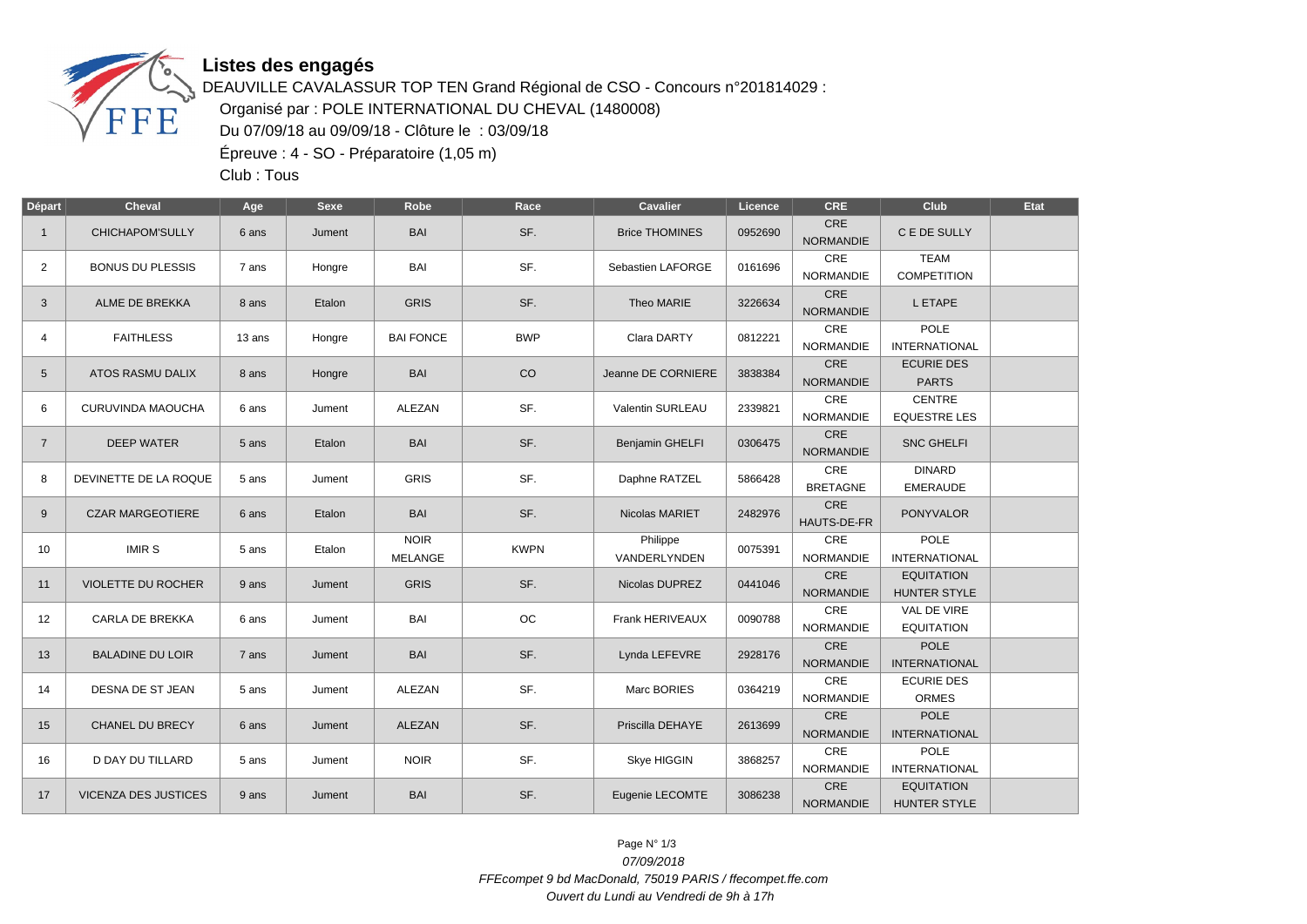

Listes des engagés

| Départ | Cheval                       | Age      | <b>Sexe</b> | Robe                          | Race         | Cavalier                          | Licence | <b>CRE</b>                     | Club                                       | <b>Etat</b> |
|--------|------------------------------|----------|-------------|-------------------------------|--------------|-----------------------------------|---------|--------------------------------|--------------------------------------------|-------------|
| 18     | <b>VIVALDI DE MAI</b>        | 13 ans   | Etalon      | <b>ALEZAN</b><br><b>FONCE</b> | <b>SBS</b>   | Olivia DE JORNA                   | 1022881 | CRE<br><b>NORMANDIE</b>        | <b>POLE</b><br><b>INTERNATIONAL</b>        |             |
| 19     | <b>UFANO CECE</b>            | $10$ ans | Hongre      | <b>BAI FONCE</b>              | <b>SFB</b>   | Agnes KOUBI                       | 1365288 | CRE<br><b>NORMANDIE</b>        | <b>EARL DU MILON</b>                       |             |
| 20     | <b>DJET SET</b>              | 5 ans    | Etalon      | <b>BAI</b>                    | <b>SF</b>    | Alexia SCHERDEL                   | 5145733 | CRE ILE DE<br><b>FRANCE</b>    | <b>ECURIES DE</b><br><b>BEAUMONT SUR</b>   |             |
| 21     | OPALE D'AUZOUX               | 16 ans   | Jument      | <b>BAI</b>                    | <b>SFB</b>   | Patrick CARRE<br><b>PISTOLLET</b> | 0048361 | CRE<br><b>NORMANDIE</b>        | PONEY CLUB DU<br><b>NIAVARAN</b>           |             |
| 22     | <b>COKTAIL DE LA COUR</b>    | 6 ans    | Hongre      | <b>BAI CERISE</b>             | SF.          | Yohan BAAL                        | 3802755 | CRE<br><b>NORMANDIE</b>        | <b>ECURIES DE LA</b><br><b>SABLONNIERE</b> |             |
| 23     | <b>FIORILS</b>               | 9 ans    | Jument      | ALEZAN                        | <b>OES</b>   | Charlotte COURTADE                | 0928395 | CRE<br><b>NORMANDIE</b>        | <b>POLE</b><br><b>INTERNATIONAL</b>        |             |
| 24     | DAROL DES PINS               | 5 ans    | Etalon      | <b>BAI</b>                    | SF.          | Alexis BONNARD                    | 5897403 | CRE<br><b>NORMANDIE</b>        | <b>HARAS SAINT</b><br>LEGER                |             |
| 25     | I AM DE BAYARD Z             | 5 ans    | Hongre      | BAI                           | Z            | <b>Clarisse MARSAN</b>            | 2244666 | CRE<br><b>NORMANDIE</b>        | <b>EQUITATION</b><br>HUNTER STYLE          |             |
| 26     | <b>BABYDOLE DU PRE</b>       | 7 ans    | Jument      | <b>GRIS</b>                   | SF.          | Sebastien LAFORGE                 | 0161696 | CRE<br><b>NORMANDIE</b>        | <b>TEAM</b><br><b>COMPETITION</b>          |             |
| 27     | <b>COMPTESSE DE LA FOLIE</b> | 6 ans    | Jument      | ALEZAN                        | SF.          | Theo MARIE                        | 3226634 | CRE<br><b>NORMANDIE</b>        | L ETAPE                                    |             |
| 28     | <b>CABRIOLE D'HERMINE</b>    | 6 ans    | Jument      | <b>ALEZAN</b>                 | SF.          | <b>Vincent LEMAITRE</b>           | 0176712 | CRE ILE DE<br><b>FRANCE</b>    | <b>LECURIE</b><br><b>GRANDPIERRE</b>       |             |
| 29     | TEXAS DU THOT                | 11 ans   | Hongre      | ALEZAN                        | <b>SFA</b>   | Clara DARTY                       | 0812221 | CRE<br><b>NORMANDIE</b>        | <b>POLE</b><br><b>INTERNATIONAL</b>        |             |
| 30     | <b>BALVENIE DES PARTS</b>    | 7 ans    | Jument      | <b>BAI</b>                    | SF.          | Jeanne DE CORNIERE                | 3838384 | CRE<br><b>NORMANDIE</b>        | <b>ECURIE DES</b><br><b>PARTS</b>          |             |
| 31     | DANAIS MAOUCHA               | 5 ans    | Jument      | ALEZAN                        | SF.          | Valentin SURLEAU                  | 2339821 | <b>CRE</b><br><b>NORMANDIE</b> | CENTRE<br><b>EQUESTRE LES</b>              |             |
| 32     | DONATELLA DU BARQUET         | 5 ans    | Jument      | <b>NOIR</b><br>PANGARE        | SF.          | Benjamin GHELFI                   | 0306475 | CRE<br><b>NORMANDIE</b>        | <b>SNC GHELFI</b>                          |             |
| 33     | <b>DEUKARA</b>               | 5 ans    | Etalon      | ALEZAN<br><b>FONCE</b>        | OC           | Daphne RATZEL                     | 5866428 | CRE<br><b>BRETAGNE</b>         | <b>DINARD</b><br><b>EMERAUDE</b>           |             |
| 34     | <b>SAMOURAI DE HUS</b>       | 9 ans    | Hongre      | <b>BAI</b>                    | <b>HAN</b>   | Nicolas MARIET                    | 2482976 | CRE<br>HAUTS-DE-FR             | <b>PONYVALOR</b>                           |             |
| 35     | DEEP CHOICE                  | 5 ans    | Etalon      | BAI                           | <b>WESTF</b> | Philippe<br>VANDERLYNDEN          | 0075391 | CRE<br><b>NORMANDIE</b>        | <b>POLE</b><br><b>INTERNATIONAL</b>        |             |
|        |                              |          |             |                               |              |                                   |         |                                | DU CHEVAL                                  |             |

Page N° 2/3 07/09/2018 FFEcompet 9 bd MacDonald, 75019 PARIS / ffecompet.ffe.com Ouvert du Lundi au Vendredi de 9h à 17h